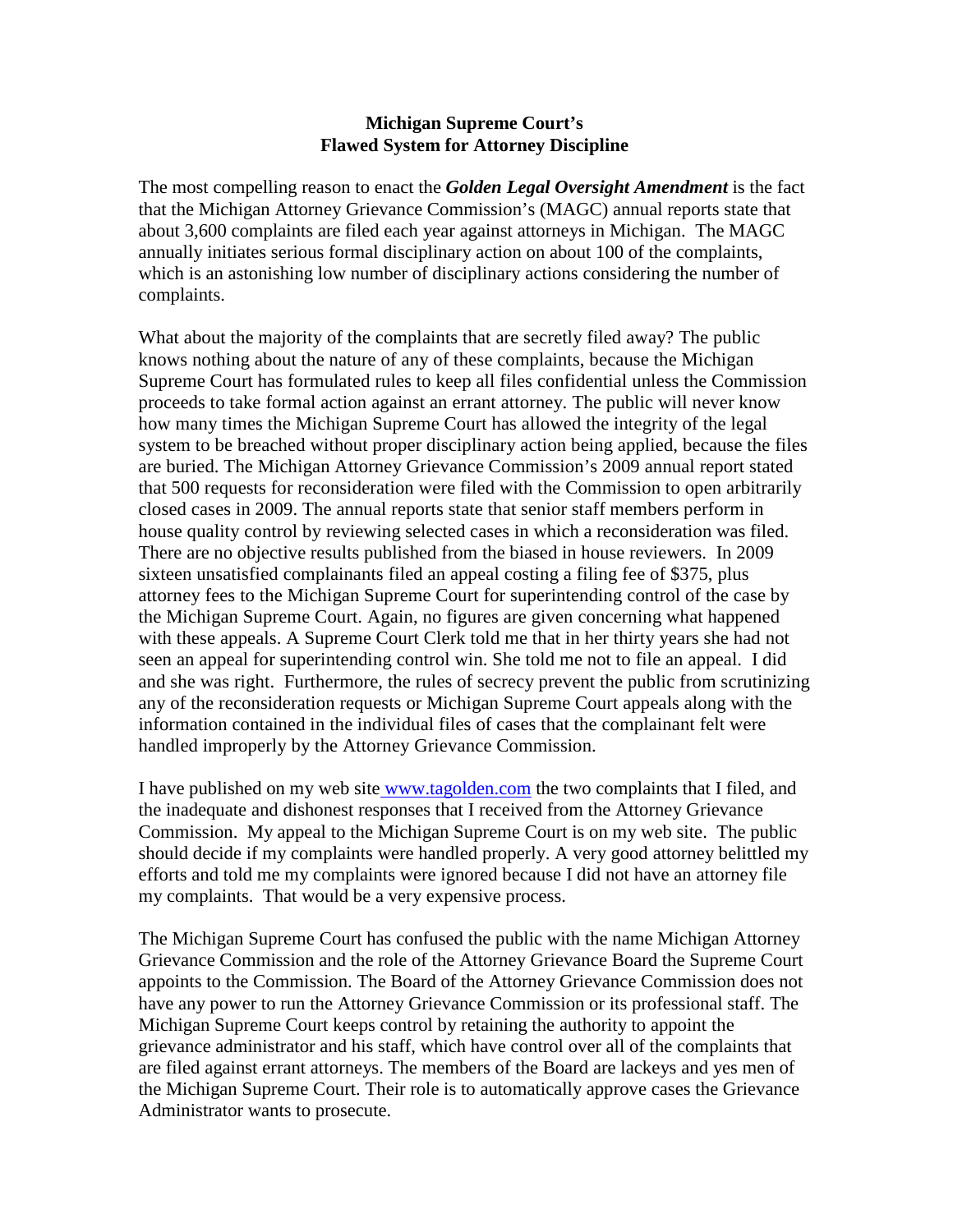The 2005 annual report of the Attorney Grievance Commission stated, "The Supreme Court also accepted for oral argument and has heard a case on appeal from the ADB (Attorney Discipline Board) involving issues of civility and criticism of judges, and the applicable Michigan Rules of Professional Conduct. The Court's decision in this matter will undoubtedly provide clarity and assistance in evaluating future analogous matters." This statement was in reference to a vendetta the Michigan Supreme Court had against attorney Geoffrey Fieger concerning derogatory comments he made in 1999 about some judges who ruled against him. This complaint dragged on for years. Many resources were expended by the Attorney Grievance Commission, Attorney Discipline Board, Michigan Supreme Court, and the Michigan Attorney General at the expense of the public, taxpayers, and legitimate breaches of the legal system. In 2007 a Federal Judge ruled that the Michigan Supreme Court acted unconstitutionally on the matter of how the Michigan Supreme Court mandated respect for the Michigan legal system. This case concerning Fieger clearly demonstrates the inappropriate priorities and conflicts of interest of the Michigan Supreme Court in disciplining attorneys in Michigan.

The 2006 annual report of the Attorney Grievance Commission stated, "Desiring to increase the attention given to the more serious files, and maximizing the efficiency and expediency given to the less serious files became a fundamental goal." This is the explanation why the vast majority of complaints are quickly closed. The priority of the grievance administrator is to close 90% of the complaints without due process. The web site of the Attorney Grievance Commission states that the professional staff consists of 13 attorneys and 15 support staff including three investigators. A little math reveals that with about 3,600 complaints received annually each staff attorney would handle about 280 complaints per year or about 1.25 per working day.

The Attorney Grievance Commission is entitled to assess disciplined attorneys for the actual expenses incurred during the disciplinary process of that attorney. Actual expenses are to be logged by MAGC's staff attorneys. The web sites of the various boards and commissions involved in the disciplinary process do not reveal any logs or the hourly rate for staff attorneys. The Attorney Discipline Board's **2006** Annual report stated that 93 attorneys were disciplined and the Board collected \$109,484 from the disciplined group to cover incurred expenses. At \$100 per hour the \$109,484 would equal 1,095 hours of billed attorney time, at \$150 per hour 730 hours would be billed, and at \$200 per hour 548 hours would be billed. The number of hours billed seems to indicate that one staff attorney could have done all of the work while working part time. The average cost assessed per disciplined attorney was \$1,177. The Attorney Discipline Board's **2010** Annual report indicates the average cost assessed per disciplined attorney was 1,037. The cost assessment per case seems rather low considering legal fees in general. Is the Attorney Grievance Commission undercharging disciplined attorneys? The figures and explanations given in the annual reports are a disgrace, and show the Michigan Supreme Court's lack of respect for the citizens of Michigan.

The MAGC's annual reports indicate that formal action is taken against approximately 200 attorneys a year. The ADB's 2006 report stated that 93 attorneys were disciplined,